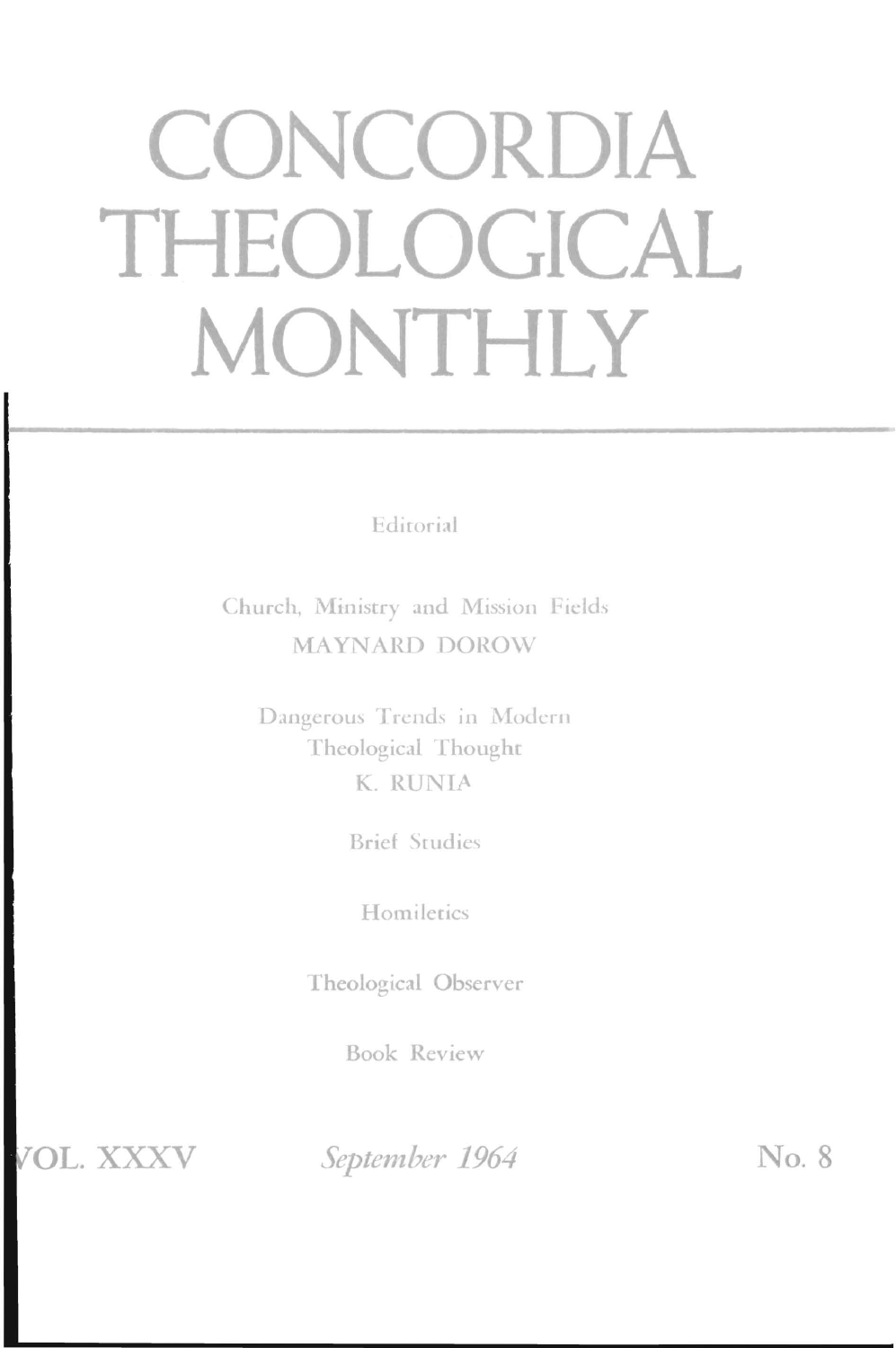# THEOLOGICAL OBSERVER

#### BRIEF ITEMS FROM THE NATIONAL LUTHERAN COUNCIL

# CALL TO EVANGELIZE SOUNDED BY DR. FRY, LCA PRESIDENT

Pittsburgh. - America's largest and most urban Lutheran body was called upon here to meet the challenge of the city and assume its "full share in the evangelization of our whole society."

What is at stake "is no less than the future character of our national life," asserted Dr. Franklin Clark Fry of New York in his first report as president of the 3,227,OOO-member lutheran Church in America. He addressed the opening business session of the LCA's second biennial convention, July 2-9.

"The texture and color of every culture are determined in its cities, and ours will be no exception," Dr. Fry told the delegates. "It must not be allowed to become totally secular and pagan."

Stating that "Protestant influence, the evangelical spirit, have been in steep decline in the American megalopolis for fifty years and more," the church leader stressed that the "trend needs to be halted."

*"Vie* in the Lutheran Church in America are conscience bound to assist in doing so and, for the first time in our lives, to assume our full share in the evangelization of our whole society," he said.

In his call for renewal Dr. Fry attributed the "pitifully slow growth" of the LCA to the high percentage of its membership in cities. He said it is among the most urban denominations, particularly in the United States, "conspicuously more so, for example, than our fellow American Lutherans."

"Hundreds and hundreds of LCA congregations have been rocked by sociological earthquakes, with the once stable communities of German and Scandinavian origin in which they have been built crumbling and collapsing around them," he added.

"In not a few city neighborhoods, the old residents have vanished altogether; only the church building and, often heroically, the ministry of the Gospel remain. Here, as clearly as can be, the summons is, Renew or die."

The church president warned the LCA members that the new-style urban work is going to be "expensive, discouraging, slow."

"We have been so used to gleaning in fertile fields, expecting rich sheaves quickly as the reward for our efforts, that we will often be tempted to become impatient," he said. "We may as well reconcile ourselves to the certainty that this new extension of our ministry will be grimmer."

Referring to the formation of the LCA in 1962, through the merger of the Augustana, American Evangelical, Suomi, and United Lutheran Churches, Dr. Fry said there was "every reason to be grateful" for the first biennium of the new denomination.

"If any other church union ever achieved as high a degree of vital, inner unity so quickly, I have yet to hear of *it,"* he observed. And, he added, "the blending and the fusing that have already taken place have far exceeded all expectations."

He said the "best part" of the forming of the LCA was that "it not only opened up the possibility of renewal; it created a climate for it; the vital principle of renewal was consciously instilled in its inmost character."

Other sections of Dr. Fry's report dealt with the LCA's confession of faith, churchmanship, the shepherding function of the synod, the purpose of districts, theological education, parish education curriculum, worship, world missions, congregations, evangelism and stewardship, and auxiliaries.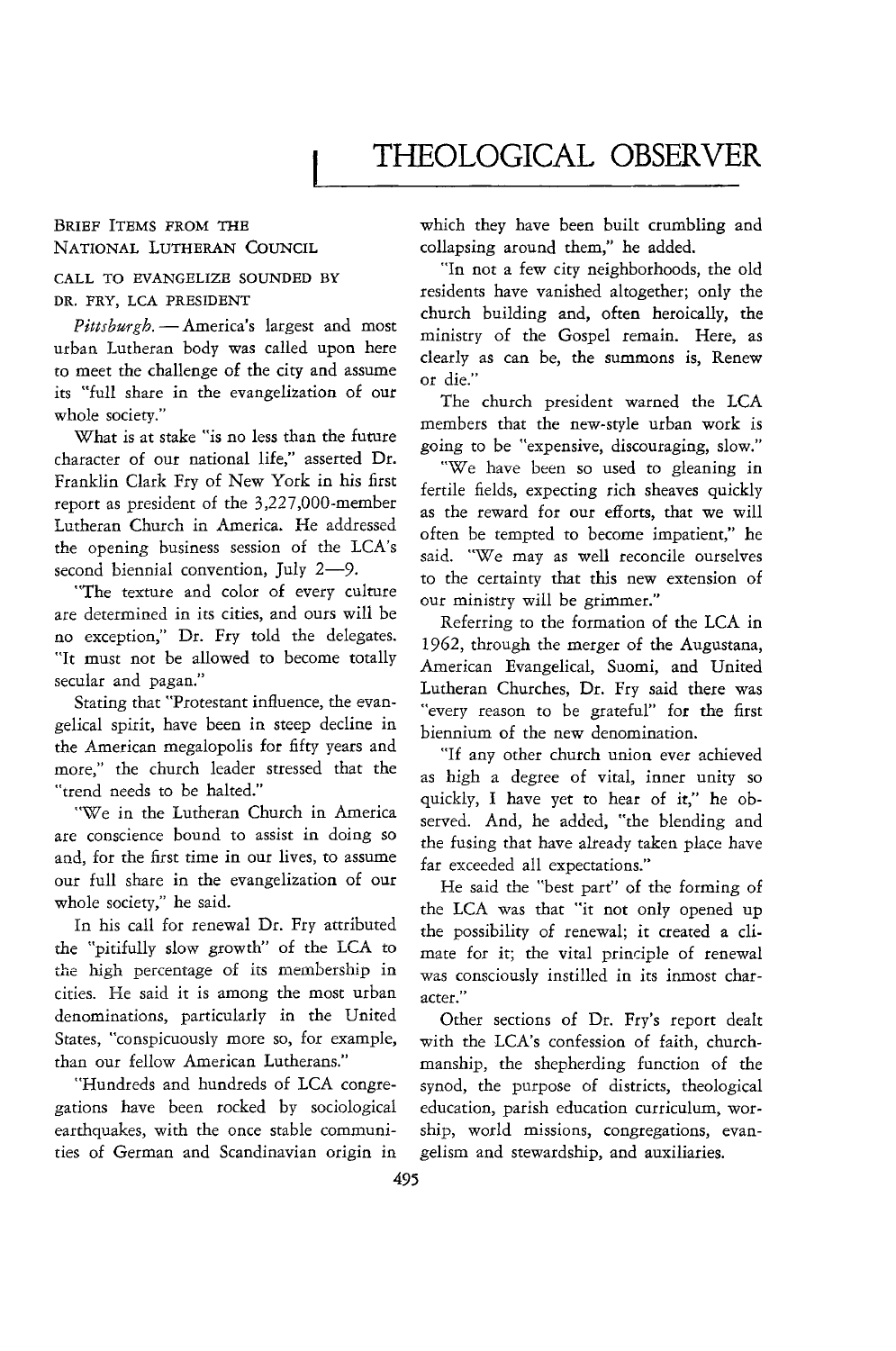Dr. Fry, 63, is serving a 4-year term, expiring in 1966, as the first president of the LCA.

# NEW SPANISH SERVICE BOOK AND HYMNAL OFF THE PRESS

*New York.* - Lutherans in Spanish-speaking congregations in the western hemisphere soon will have new books of worship.

The first copy of the service book and hymnal, *Culto Cristiano,* was bound on June 11, according to Dr. William C. Arbaugh, editor and chairman of the 19-member, inter-Lutheran Spanish Hymnal Committee.

Represented on the committee are the three major Lutheran church bodies **in** North America - Lutheran Church in America, American Lutheran Church, and The **Lu**theran Church-Missouri Synod.

Printing was completed early in June, Dr. Arbaugh said, and the binding and packaging operations were progressing smoothly by midmonth.

Some 25,000 copies of the 760-page, hardcover book have been printed. As he reported "task accomplished" with the first bound volume, the editor added: "The book goes into mass production at once."

Announced simultaneously by the editor was the printing of *Ritual Cristiano,* a 160 page occasional service and altar book for pastors.

The Spanish Hymnal Committee was formed in September 1955 by church bodies which through mergers now compose the ALC and LCA, plus the Missouri Synod, and work on the two volumes began formally in February 1956.

# WCC-LWF CONSULTATION STUDIES CHURCH'S HEALING MINISTRY

Tübingen, West Germany. - Deep and continuing study of the Christian concept of the healing ministry of the church was called for by a consultation convened here by the

WorId Council of Churches and the Lutheran World Federation.

A statement unanimously adopted **in** the six-day meeting asked the two bodies to take a "new look" at the meaning of healing and particularly at the role of church-sponsored medical instimtions.

The participants, the majority of whom were doctors, nurses, and other medical personnel attached to church-sponsored instimtions around the world, specifically stressed the need to reexamine the concepts within the church which view Christian medical work as either primarily for the meeting of physical needs or as a tool for evangelism.

"The valid criticism by younger churches that such institutions are a burden" to them and the lack of intimate congregational involvement in medical institutions in the West point up the absence of a sufficient distinction between much Christian medical work and the service of secular agencies, the statement declared.

But "the church cannot surrender its responsibility in the field of healing to other agencies," the statement affirmed. "The Christian church has a specific task in the field of healing." It has "insights concerning the nature of health which are available only within the context of the Christian faith."

Consultation discussions were concerned with what constitutes the health and healing of the whole  $man$ — the psychological, spiritual, and mental realms - as well as the physical.

It affirmed that "all healing is of God" and that "the specific character of the Christian understanding of heaith and of healing arises from its place in the *whole* Christian belief about God's plan of salvation for mankind."

It added: "The Christian understanding of healing begins from its place in the ministry of Jesus. There it was a sign of the breaking into human life of the powers of the kingdom of God and of the dethroning of the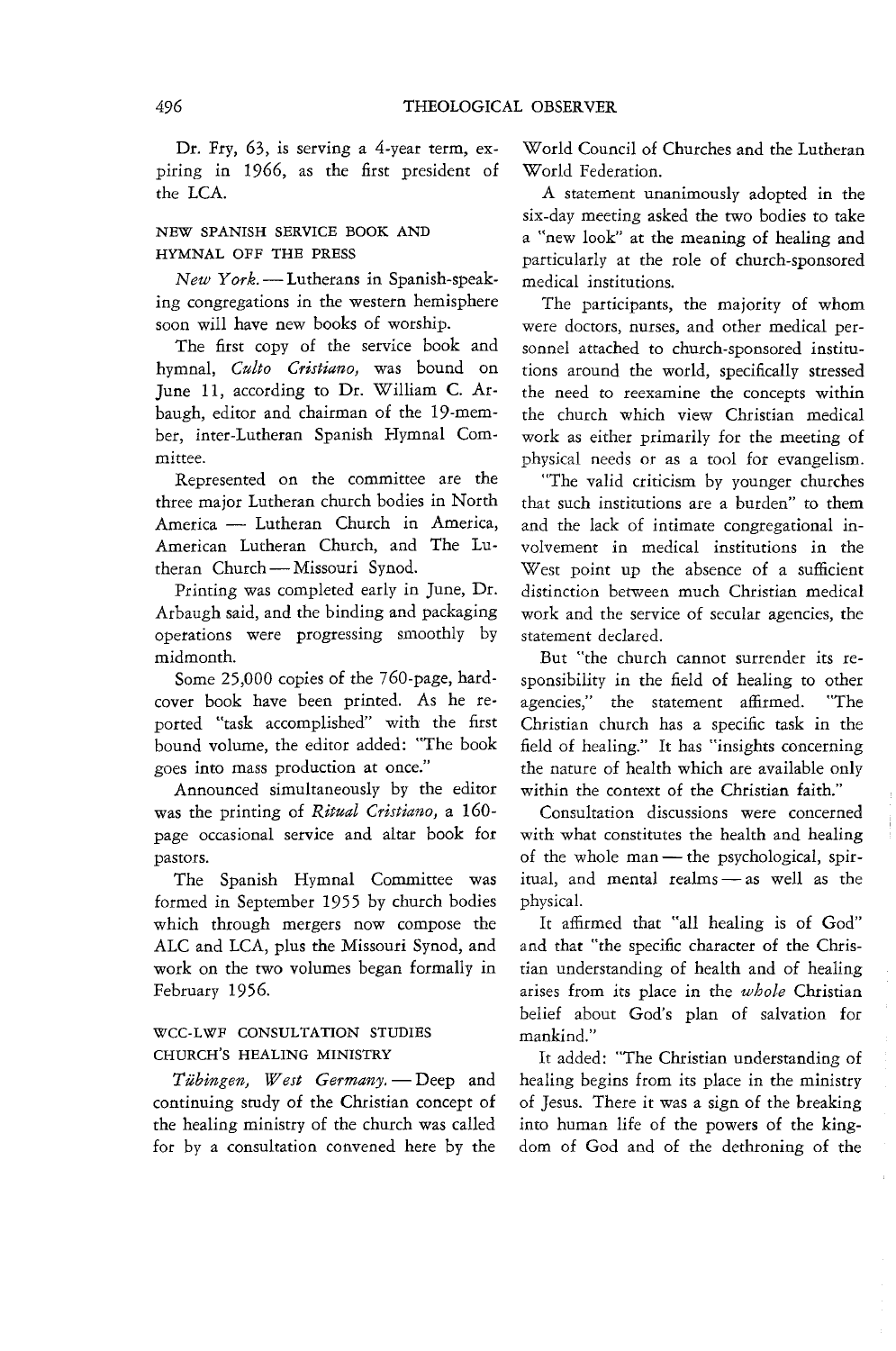powers of evil. The health, which was its fruit, was not something static, a restored equilibrium: it was an involvement with Jesus in the victorious encounter of the kingdom of God with the powers of evil.

"A concept of health which is merely that of a restored balance, a static 'wholeness,' has no answer to the problem of human guilt or death, nor to the anxiety and the threat of meaninglessness, which are the projection upon human life of the shadow of death.

"Health, in the Christian understanding, is a continuous and victorious encounter with the powers that deny the existence and goodness of God."

With this understanding of health, the consultation statement declared, it must be seen that the congregation has "a central and responsible role" in healing and that all its members - not just the doctors, nurses, and pastors - are involved.

The congregation, it said, "by its prayer, by the love with which it surrounds each person, by the practical acts which express its concern for every man, and by the opportunities which it offers for participation in Christ's mission ... is the primary agent of healing."

The consultation expressed concern that contemporary theological training deals so little with the relationship between healing and salvation, noting that the importance of the spiritual component in health is not generally recognized.

It recommended that pilot projects be set up in selected hospitals in which teams comprising a physician, nurse, psychiatrist, and pastoral counselor would seek "to treat the patient in the totality of his sickness."

It also favored the cooperation of churchsponsored agencies with government and secular bodies "provided this in no way compromises the expression of Christian witness."

It further called for cooperation by the churches in survey, study and planning, personnel placements, and "in some areas" the sponsorship of joint medical programs.

The report also suggested that a small consultation of theologians be held "at an early date" to discuss "health and salvation,"

Participants in the consultation, which did not speak for either of the two convenor bodies, came from Europe, Asia, Africa, and North America and represented a wide range of church membership.

The report of the consultation will be available later from the World Council of Churches and the Lutheran World Federation. The study papers of the consultation are scheduled for eventual publication.

### LUTHERANS IN NORTH AMERICA TOTAL 8,870,721; GAIN 1.6%

*New York.* -- Membership of the Lutheran Churches in North America totaled 8,870,721 adults and children at the end of 1963.

The Lutheran bodies reported 8,580,271 baptized members in the U. S. and 290,450 members for their affiliated groups in Canada, according to the annual statistical summary issued here by the National Lutheran Council. The figures were compiled by Miss Helen M. Knubel, secretary of research and statistics in the Council's Division of Public Relations.

The total represents a gain of 135,987 members, or 1.6 percent, during  $1963-$ 131,302 in the U. S. and 4,685 in Canada. The percentage of increase was the same as in 1962 and close to the advance of 1.8 percent in 1961 and 1.7 percent in 1960. In the 1950s the average gain was 3.1 percent as increases in membership over the decade ranged from 2.7 to 3.6 percent.

Forming the fourth largest denominational grouping in America, the Lutheran Churches are exceeded in numbers only by the Roman Catholics, Baptists, and Methodists.

The NLC's summary is based on statistics supplied by 10 Lutheran church bodies,